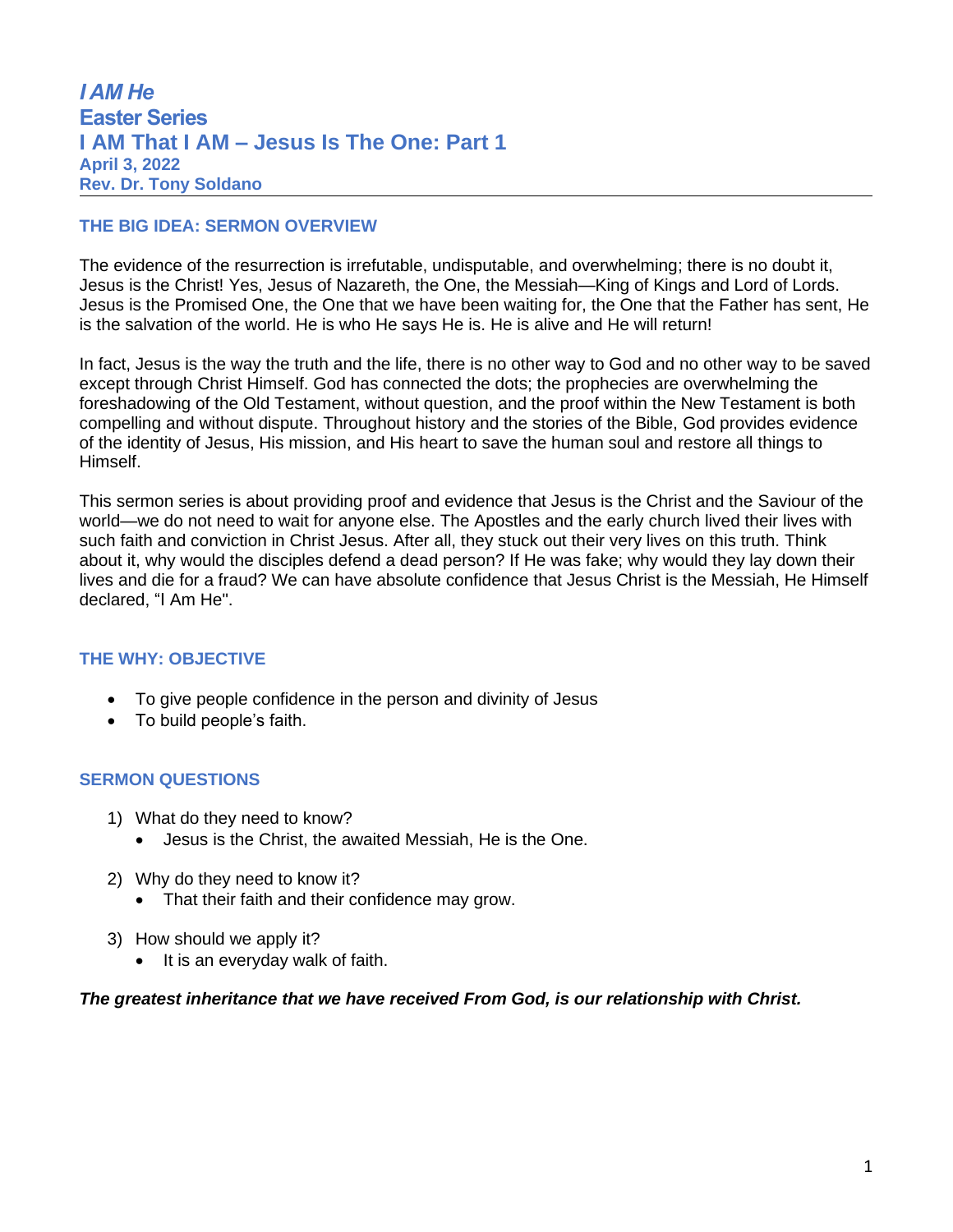## **CENTRAL TRUTH**

When Jesus declared, "I Am", He was stating that He is God! Not only that God was in Him, speaking through Him, and reconciling the world to Himself, but that Jesus is divine and equal with God, in other words, He is God.

The central truth of this message is that Jesus Christ is the Messiah. He is the Saviour of the world. He is God. We can have absolute confidence that Jesus Christ is the Messiah, He Himself said, "I Am He".

Not only is Jesus Christ the One, but He is also all that fills all, He has everything, He is awesome, He is Messiah, He is Master, He is King of kings and Lord of lords. He fills all in all.

#### **MAIN PASSAGES**

#### **1Timothy 6;13-16**

**<sup>13</sup>** I urge you in the sight of God who gives life to all things, and *before* Christ Jesus who witnessed the good confession before Pontius Pilate, **<sup>14</sup>** that you keep *this* commandment without spot, blameless until our Lord Jesus Christ's appearing, **<sup>15</sup>** which He will manifest in His own time, *He who is* the blessed and only Potentate, the King of kings and Lord of lords, **<sup>16</sup>** who alone has immortality, dwelling in unapproachable light, whom no man has seen or can see, to whom *be* honor and everlasting power. Amen.

#### **Revelation 1:18**

I am He who lives, and was dead, and behold, I am alive forevermore. Amen. And I have the keys of Hades and of Death.

#### **MAIN POINTS**

**Jesus began by asking the question: "Who do people say that I am"?** When Peter provides the answer, Jesus tells him that God had revealed this to Peter and that it did not come from human knowledge. In other words, Peter did not speculate or somehow come to this conclusion by his own knowledge or wisdom or even perception. It was not an effort to score brownie points with Jesus, sort-tospeak. In fact, for a Jewish person to make this kind of statement would have been considered blasphemy of the highest level and considering Jesus was not accepted by the religious system, this made it even more improbable.

The other disciples must have been taken aback for a moment to hear Peter say this and the awaited response from Jesus. Perhaps they were waiting for Jesus to correct Peter or even rebuke him for such an outlandish statement, but soon they would understand, and their eyes would be open to the truth of who He really was. Up to that moment, Jesus was a teacher, a Rabbi, a Prophet, one who clearly heard from God and had brought a new and fresh message. But they had no idea that He was the One, the Christ, the Messiah.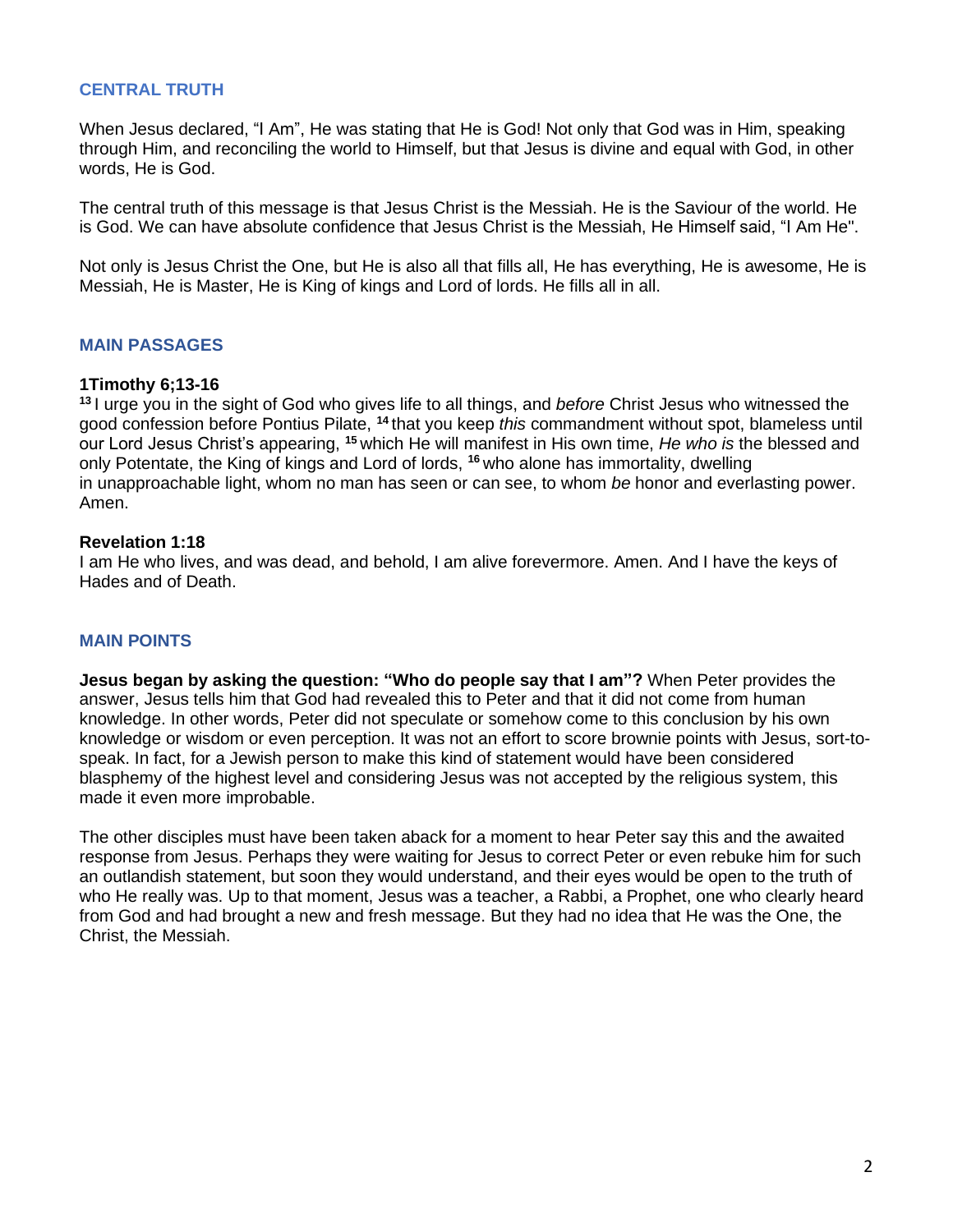# **THE IDENTITY OF JESUS**

Jesus has been "hijacked" by so many movements. In other words, He has become the poster child for so many groups to promote their personal agendas. They change His name, His purpose, His appearance, His skin color, His ethnicity, etc. Yes, He is a personal Saviour and people are encouraged to receive Him as such, but that does not mean that He should be changed into people's image of Him. Please note some of the depictions of Jesus that are not biblical:

- African/black Jesus
- American Jesus
- European Jesus
- Catholic Jesus
- Rockstar Jesus
- Social justice Jesus
- Prosperity Jesus
- Post-modern Jesus
- Good teacher Jesus
- Prophet Jesus
- Good person Jesus
- Hippie Jesus.

The great I AM reveals Himself to three key people:

- 1) Moses
- 2) The woman at the well
- 3) The scribes and the Pharisees.

## *1. "I Am Foretold"* **- Over 300 prophecies in the Old Testament provide evidence that Jesus is the Christ, the Messiah, "***The Great I Am"*

We see a consistent message from the Old Testament, and through to the New Testament, regarding the identity of Jesus Christ.

Here are some examples of how Jesus revealed Himself to these people:

- There is concrete evidence that Jesus is Messiah
- He is the Savoir of the world
- He is the long awaited One
- "I Am" indicates that God is always in the present tense.
- 2. *"I Am Almighty"* **– I am the Alpha and the Omega, the Beginning and the End,"** says the Lord, "who is and who was and who is to come, the Almighty." (Rev 1:8)

## **Revelation 1:7-8**

 $7$  Behold, He is coming with clouds, and every eye will see Him, even they who pierced Him. And all the tribes of the earth will mourn because of Him. Even so, Amen. <sup>8</sup> "I am the Alpha and the Omega, the Beginning and the End," says the Lord, "who is and who was and who is to come, the Almighty."

- Christ said of Himself that He is the beginning and the end of all things. However, we understand that God was before the beginning and in Him there is no end. These terms are used to help us understand God and His incredible purposes.
- Christ is always, Christ was always, He is the mighty God, the Great I Am, and He will return once again
- All things began with Him, all things were created through Him, for Him, and for His pleasure, He is the centre and the core of all creation.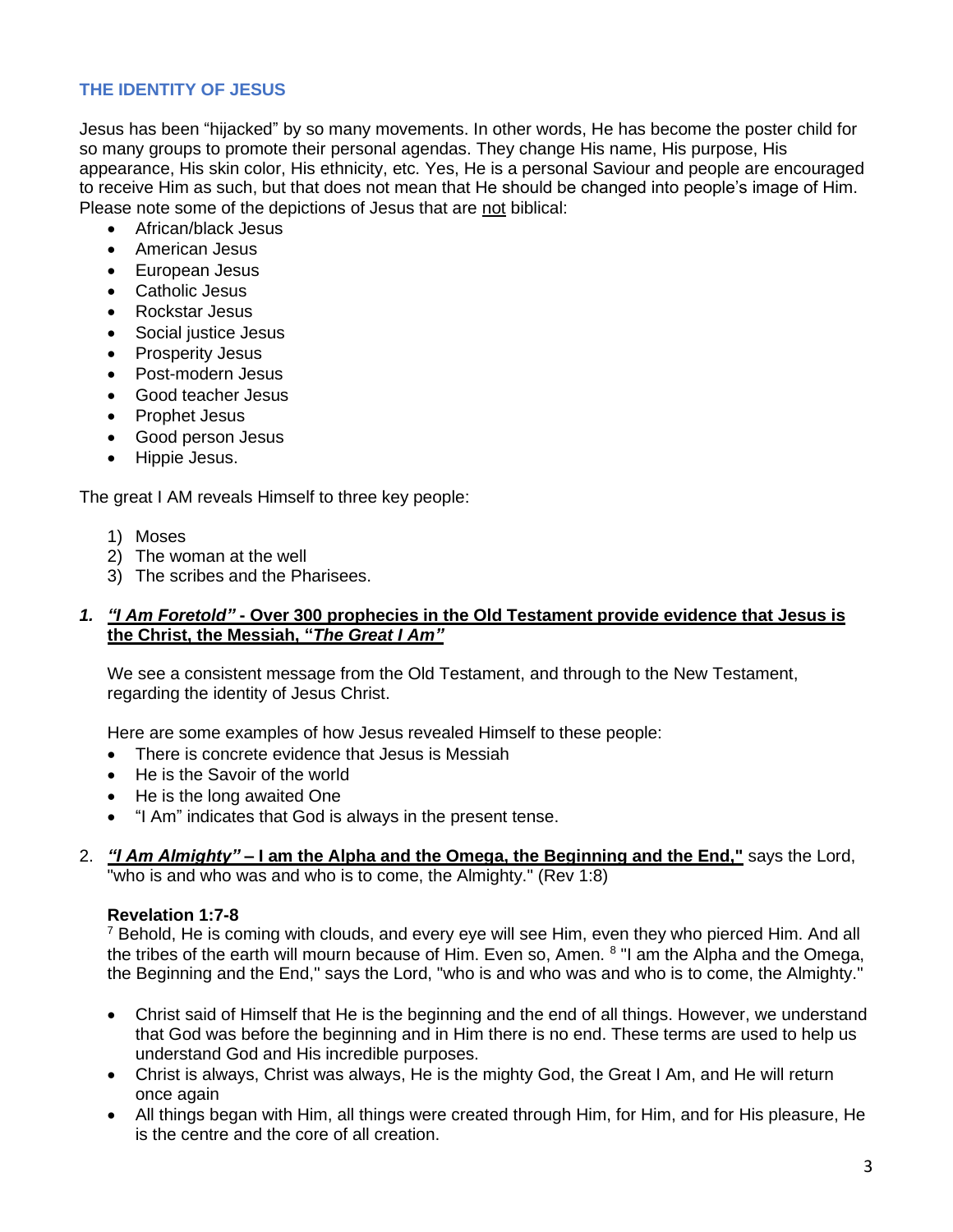# **3.** *"I Am the Salvation" -* **Rescue and deliverance of my People (Moses)**

# **Exodus 3:14**

And God said to Moses, "I AM WHO I AM." And He said, "Thus you shall say to the children of Israel, 'I AM has sent me to you.' "

- Jesus declares that He is God and is divine
- Overall things, Jesus is I am:
	- o Over poverty, I AM
	- o Over addiction and bondage, I AM
	- o Over sickness and disease, I AM
	- o Over broken relationships, I AM
	- o Over rejection, I AM
	- o Over betrayal, I AM
	- o Over hopelessness, I AM
	- o Over mental health, I AM
	- o Over demonic powers principalities and thrones, I AM
	- o Over wickedness and corruption, I AM
	- o Over greed, lust, and hatred, I AM
	- $\circ$  Christ is the great I Am overall things, over sin and unrighteousness there is not one thing in heaven, hell or on earth that is above the Lord Jesus Christ.

## **4.** *"I Am Eternal"* **– Before Abraham**

#### **John 8:56-59**

**<sup>56</sup>** Your father Abraham rejoiced to see My day, and he saw *it* and was glad." **<sup>57</sup>** Then the Jews said to Him, "You are not yet fifty years old, and have You seen Abraham?" **<sup>58</sup>** Jesus said to them, "Most assuredly, I say to you, before Abraham was, I AM." **<sup>59</sup>** Then they took up stones to throw at Him; but Jesus hid Himself and went out of the temple, going through the midst of them, and so passed by.

- Jesus said, "I Am all and all"
- Abraham is an incredible leader and person to the Jewish faith; he is considered the father of the faith
- He left everything he knew including foreign gods, land, family, and his way of life to follow God in complete obedience.

## **5.** *"I Am He That Speaks"* **– The Woman at the Well**

## **John 4:25-26**

**<sup>25</sup>** The woman said to Him, "I know that Messiah is coming" (who is called Christ). "When He comes, He will tell us all things." **<sup>26</sup>** Jesus said to her, **"I who speak to you am** *He.***"**

- In the story, we see how Jesus provides the greatest revelation—His identity to a woman that was not even fully Jewish. Furthermore, her reputation was of ill repute and hardly a person worthy of this discussion, let alone the incredible revelation.
- $\bullet$  He is the truth He does not lie He is opposite of all that is fake
- Jesus revealed Himself to the woman at the well, "I Am He that speaks to you"
- To the despised and outcast Jesus reveals His identity
- He challenged the woman to decide based on His identity
- Through a crucial conversation, Jesus brought the woman to place of decision.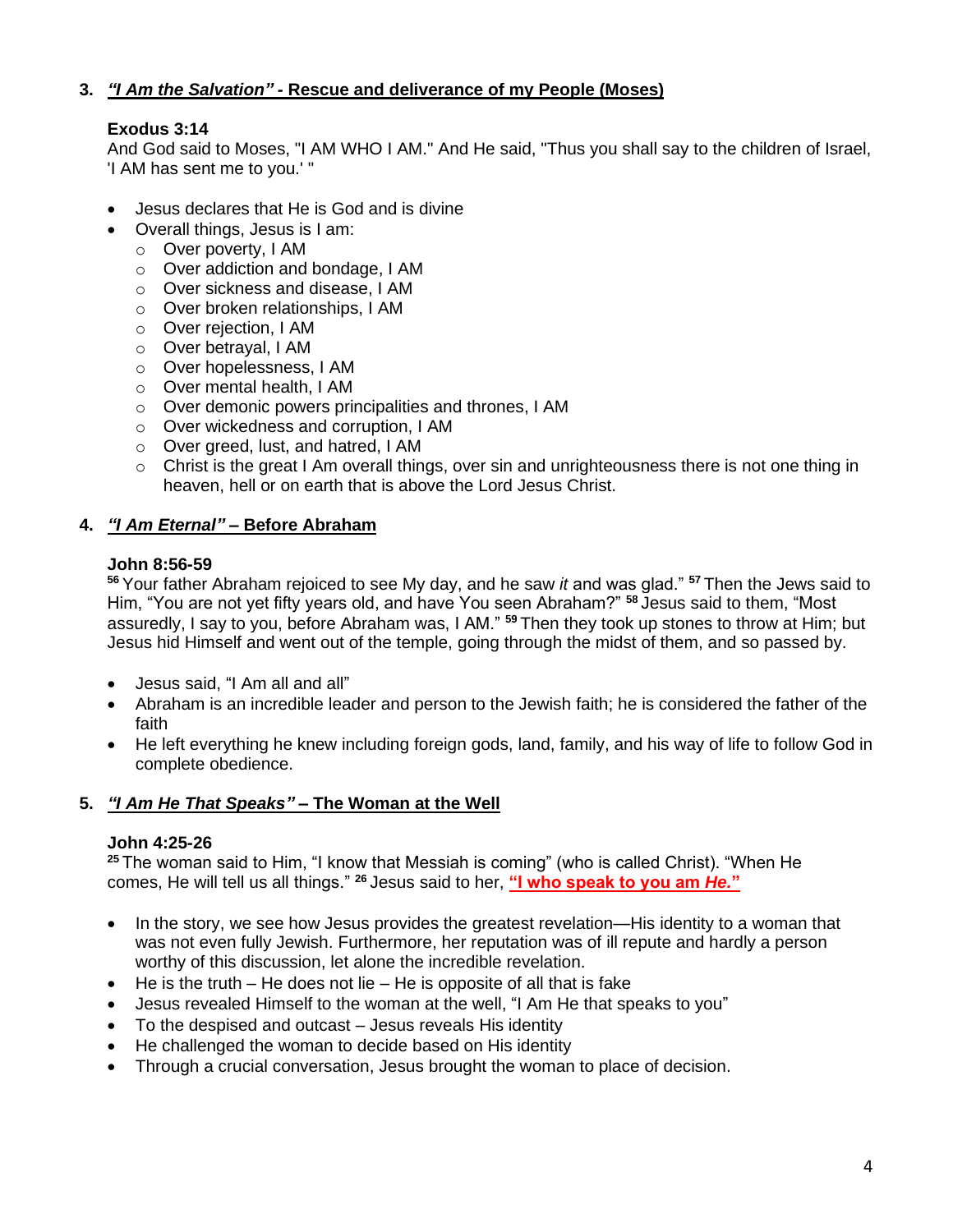## **6. The Seven I Am's of Jesus**

In the Gospel of John, we are given seven titles of Jesus and they all begin with the title: "I AM". Although John writes about this, Christ is the author of His own titles and descriptions. It is through these seven powerful sayings that we begin to understand who Jesus truly is, His power, His anointing, and His purpose in coming to the earth.

| <b>I AM</b>                         | <b>Descriptions</b>                                                                       | <b>Scripture</b><br><b>Reference</b> |
|-------------------------------------|-------------------------------------------------------------------------------------------|--------------------------------------|
| The Bread of Life                   | Spiritual and natural sustenance                                                          | John 6:35                            |
| The Light of the World              | Illumination and revelation                                                               | John 8:12                            |
| <b>The Door</b>                     | Access and entry into God's Kingdom and into the<br>presence of the Father                | John 10:9                            |
| <b>The Good Shepherd</b>            | Jesus is an incredible leader and protector; He guides<br>us along the path of life       | John 10:11,14                        |
| The Resurrection and<br>the Life    | He is the source of all life, and He provides eternal life<br>and raises the dead to life | John 11:25                           |
| The Way, the Truth, and<br>the Life | He is the roadmap to salvation, and all that is right and<br>true                         | John 14:6                            |
| <b>The Vine</b>                     | He is the connection between God and humanity, He is<br>the source of all life            | John 15:1,5                          |

## **QUOTES**

*When we have a clear identity of who Christ is, all of hell's authority cannot overpower the corporate body. Without a firm trust that God has all things under control, fear is the only option.*

*Grace without truth produces impurity but truth without grace produces a religious spirit.*

*When Jesus declared, "I Am", He was stating that He is God! Not only that God was in Him, speaking through Him, and reconciling the world to Himself, but that Jesus is divine and equal with God - He is God.* 

*The Bible indicates that when Jesus returns every eye will see Him. He does not need the help of satellites and modern technology to make this happen.*

*Jesus did not come to the earth to pass our culture test but to teach us the Kingdom culture.*

*God allowed His own creation to murder Him.*

*If you're so afraid to die, why not find out if your name is in the Book of Life?*

*Jesus is not the great genie; He is the Great I AM!*

*The Pharisees were the woke culture of their day.* 

*We don't get to modify Jesus to our preferences; we don't get to make Him in our image, or into our personal God.*

*God didn't say of Himself, "I was", He said "I AM".*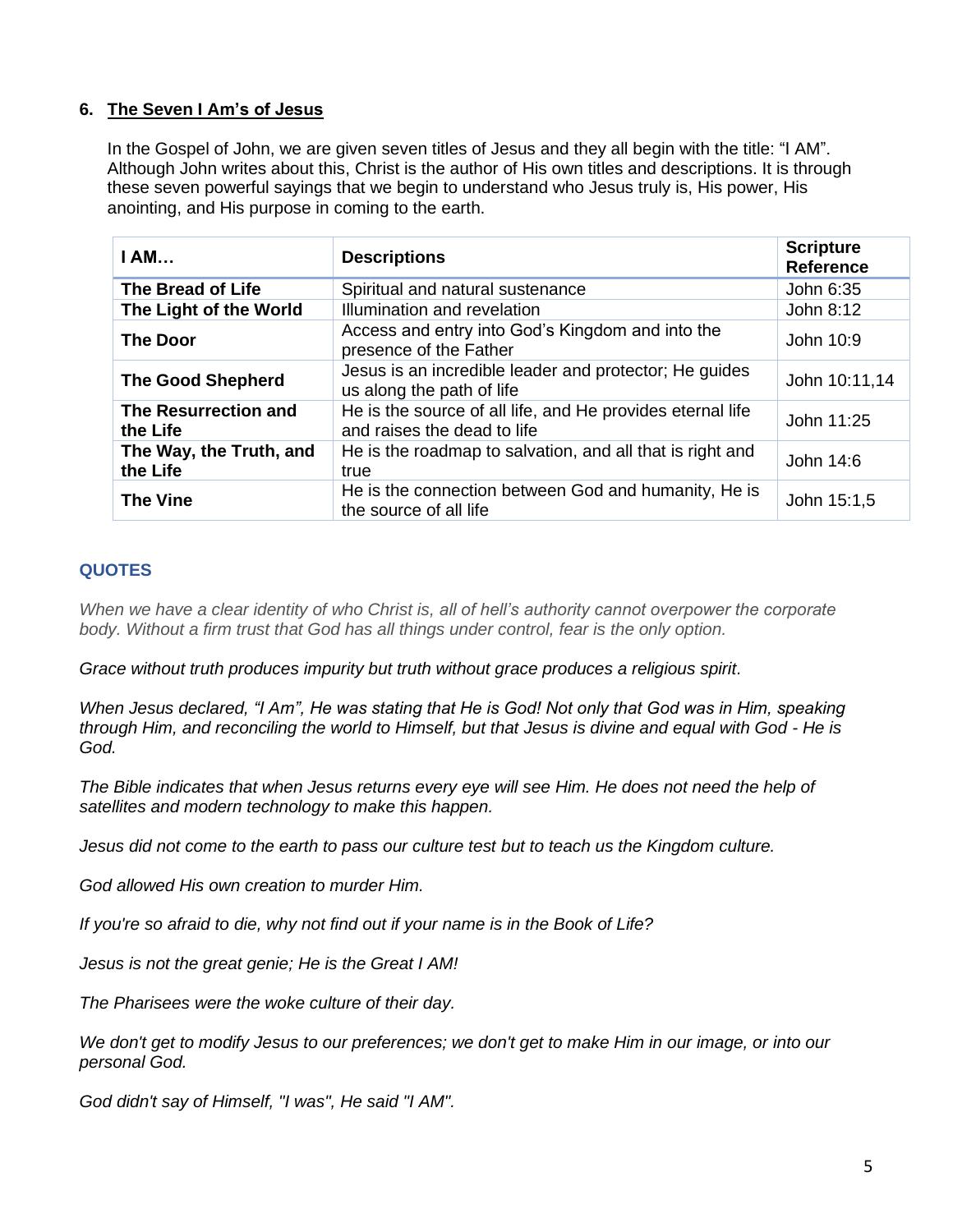## **"I AM" - THE DEFINITION**

*"The Koine Greek term Ego eimi, pronounced [eɣó imí]), literally I am, or it is I, is an emphatic form of the copulative verb that is recorded in the Gospels to have been spoken by Jesus on several occasions to refer to himself not with the role of a verb but playing the role of a name, in the Gospel of John occurring seven times with specific titles. These usages have been the subject of significant Christological analysis.[1][2] The term I Am relating to God appears over 300 times in the Bible, first in the book of Genesis (15:1) and last in Revelation (22:16). This has led to the Biblical God sometimes being referred to as "the great 'I am'".[3] –* source ~Wikipedia – the free encyclopedia

## **NOTES AND THOUGHTS**

#### **The Wonder of Jesus**

The whole Bible is about Jesus Christ, in fact, the logos is the written Word and revelation of the person of Jesus. Every one of the 66 books of the Bible points, in some way, to the Hero of the Bible—God's Son. The Bible goes to great lengths to describe Jesus, and yet the scriptures say He was indescribable.

Consider some of the key things about Jesus:

#### **Teaching**

His teaching was more authoritative than any other teacher who had ever been heard.

#### **Miraculous Power**

His miracles interrupted the natural flow of the laws of physics like no other in human history had accomplished. And no one in His day ever denied His miracles. Even the religious leaders never denied them, yet they could not explain them. Furthermore, He had power and authority over the demonic realm.

#### **Wisdom**

His wisdom was beyond that of any philosopher in history. The Apostle John writes that He came full of grace and truth. What an incredible manifestation of wisdom. In His ministry, He constantly displayed acts of kindness, grace, and mercy and He was able to tell people to stop sinning. *Grace without truth produces impurity but truth without grace produces a religious spirit.* 

#### **Agape: Love**

Jesus is the epitome of "agape" love! God is love; therefore, Jesus is absolute love in the highest form and of the highest level. As His disciples and as the Church of Christ, we are called to love others and:

- Show kindness, compassion, and gentleness to each other
- Be kind to one another, tender-hearted
- Forgiving one another, even as God in Christ forgave you
- Paul writes about love in 1Corinthians 13, which describes Jesus. Love:
	- o Is patient
	- o Is kind
	- o Does not envy
	- o Does not boast
	- o Is not proud
	- o Does not behave rudely
	- o Is not self-seeking
	- o Is not easily provoked
	- $\circ$  It thinks no evil.

What a beautiful description of the community of the church Jesus created. These are the attitudes of the church when Jesus' spirit reigns.